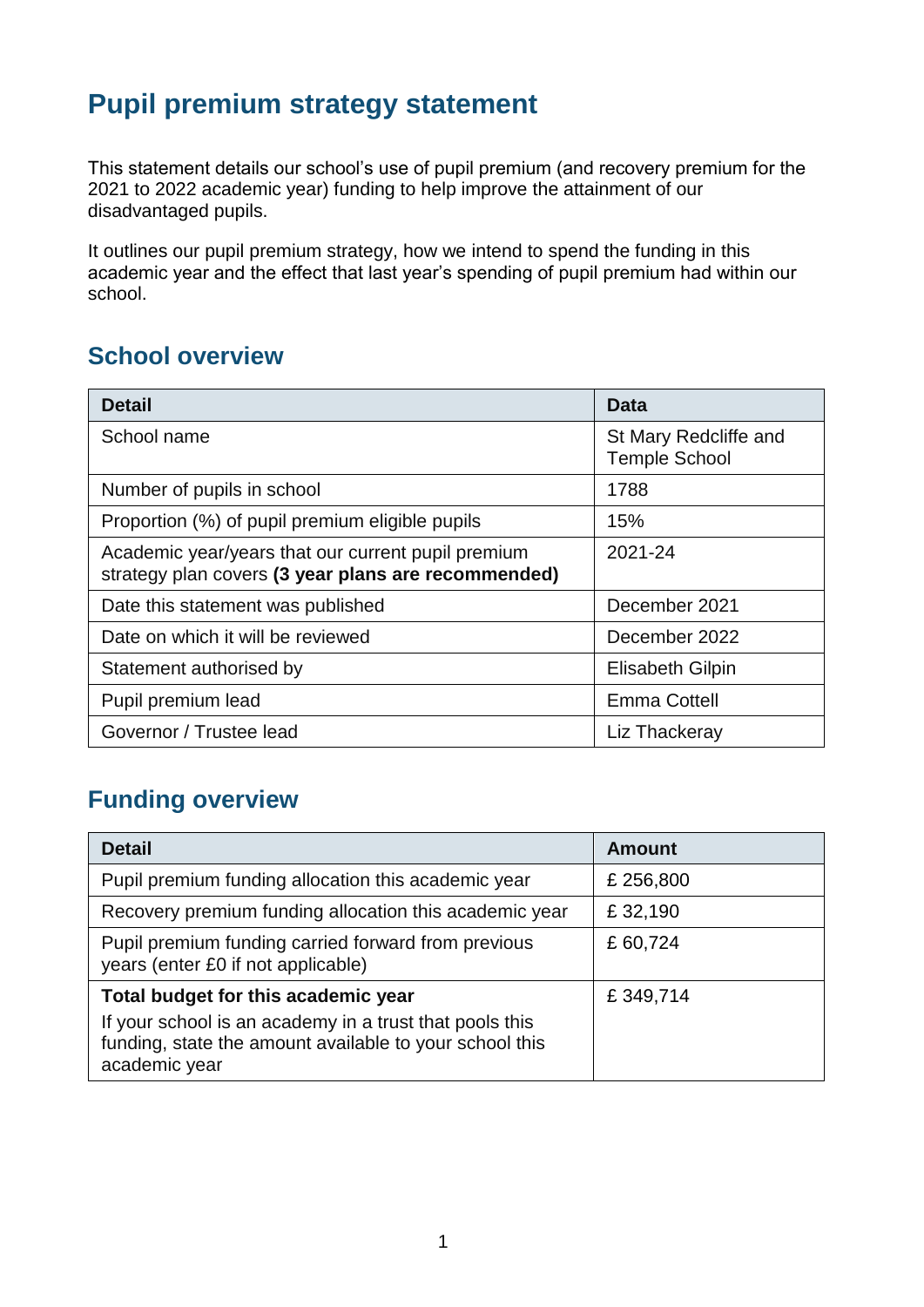# **Part A: Pupil premium strategy plan**

#### **Statement of intent**

Our intention is that all pupils, regardless of their background make at least good progress and attain well across the curriculum as well as enriching them to be fully ALIVE within our school and the wider community. All that we do is centred in hope, hope of who we are as people, and who we can become. Our Alive Model of Learning: Safe Boundaries, Good Relationships and Empowered Learning underpin every aspect of life at St Mary Redcliffe and Temple School. We intend for every student to be able to say: "I feel safe and belong here. I enjoy my learning and achieve well. This School helps me make my hopes come true."

The focus of our Pupil Premium strategy is to support all disadvantaged pupils to achieve that goal, including progress for those who are already high attainers. We will consider the different challenges faced by vulnerable pupils, such as those who have a social worker and young carers. The activity we have outlined below is intended to support their needs, regardless of whether they are disadvantaged or not. Implicit in the intended outcomes is the intention that non-disadvantaged pupils' attainment will be sustained, even improved alongside progress for their disadvantaged peers. We want all our students to own their own learning and to be empowered active learners. We believe the "glory of God is a human being fully alive" (Irenaeus) as detailed in our Alive model of learning. Empowered Learning is active, and reflects our values, beliefs and aspirations. The Alive model is the basis of our school ABCDE framework for teaching and learning. The five key areas: Assessment, Behaviour, Content, Differentiation and Engagement are derived from the values, skills and qualities we intend for our Alive learners to develop.

Our strategy forms a key part of the whole school strategy for education recovery, with the running of the National Tutor Programme including School-led tutoring for all students disadvantaged by the pandemic.

Our approach will continue to be dynamic; informed by diagnostic data, not assumptions. We intend to ensure an appropriate level of challenge and support, proactive interventions and utilising all stakeholders as appropriate.

#### **Challenges**

This details the key challenges to achievement that we have identified among our disadvantaged pupils.

| number | Challenge   Detail of challenge |
|--------|---------------------------------|
|--------|---------------------------------|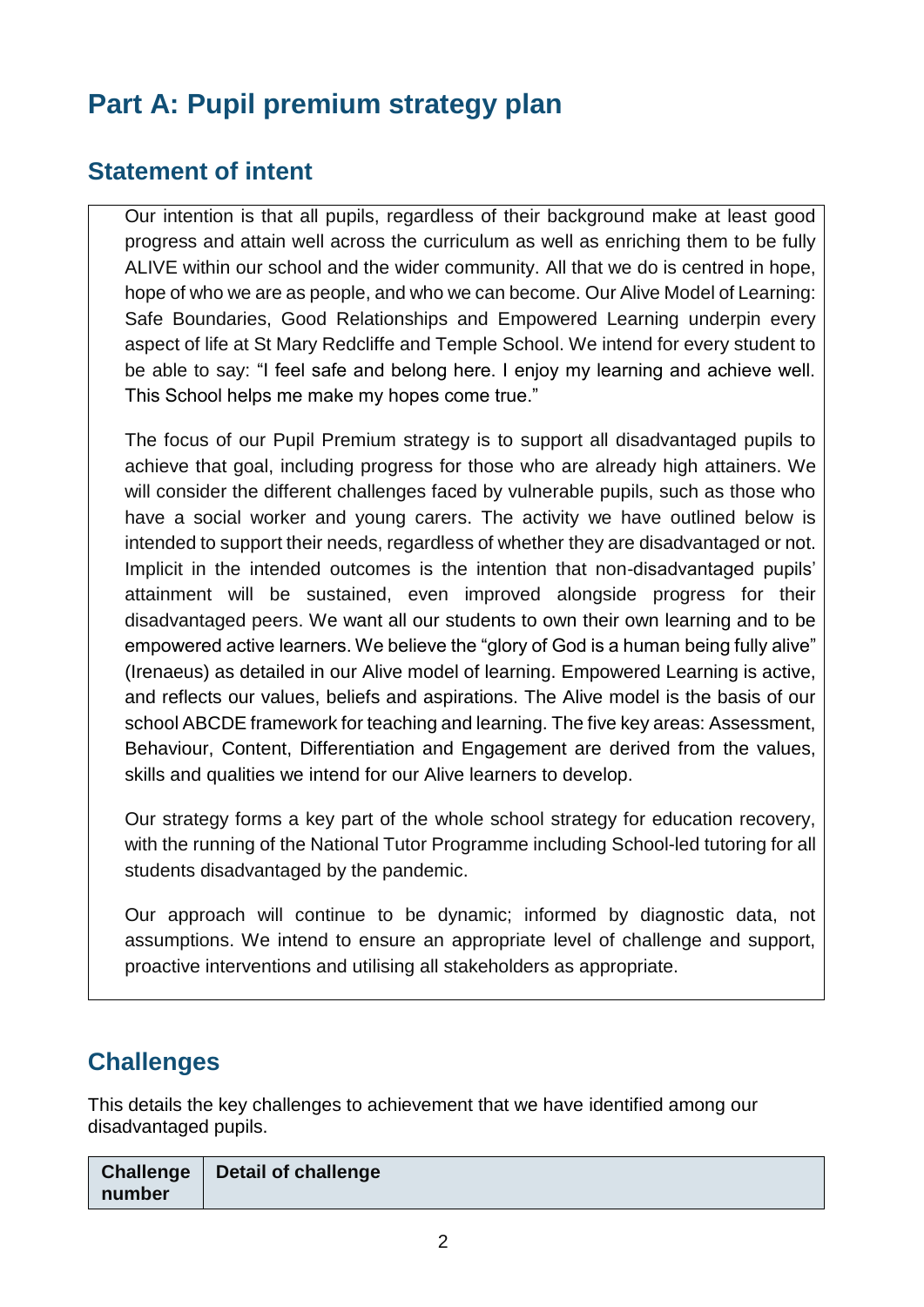|                | Observations, work scrutiny, student voice and assessment data indicates that<br>disadvantaged students are finding it hard to attain grades 5+ in Maths.<br>Observations, work scrutiny, student voice and assessment data indicates that<br>some disadvantaged students are finding it hard to attain grades 5+ in Maths.<br>Our KS3 outcomes and QA indicate that the combination of disadvantage and<br>pandemic pressures may have differentially impacted on Maths. This is<br>supported by national research. 15% of the current Year 7 are below age-<br>related expectations.                                     |
|----------------|----------------------------------------------------------------------------------------------------------------------------------------------------------------------------------------------------------------------------------------------------------------------------------------------------------------------------------------------------------------------------------------------------------------------------------------------------------------------------------------------------------------------------------------------------------------------------------------------------------------------------|
| $\overline{2}$ | Internal QA including student and staff voice suggest that there are significant<br>knowledge and skills gaps within practical subjects due to time lost during<br>periods of school closure and bubbling. This has impacted on all students, but<br>may be heightened in disadvantaged students. Baseline assessment in PE<br>showed a decrease in fitness levels as well as the ability to demonstrate<br>fundamental movement skills such as coordination and fluency. Knowledge and<br>understanding of how to outwit opponents was lacking and kinaesthetic<br>awareness of students has been detrimentally affected. |
| 3              | Baseline testing, literacy and reading testing upon entry into Year 7 and also<br>early in KS3 show significant numbers of students who enter with below age-<br>related expectations. In Year 7, 33% are below their chronological reading age<br>and 14% are over two years below.                                                                                                                                                                                                                                                                                                                                       |
| 4              | Initial monitoring suggests there may be a lower than average participation in<br>some, though not all extra-curricular activities by some disadvantaged<br>students.                                                                                                                                                                                                                                                                                                                                                                                                                                                      |

#### **Intended outcomes**

This explains the outcomes we are aiming for **by the end of our current strategy plan**, and how we will measure whether they have been achieved.

| Intended outcome                                                         | <b>Success criteria</b>                                                                                                                                                                      |
|--------------------------------------------------------------------------|----------------------------------------------------------------------------------------------------------------------------------------------------------------------------------------------|
| Improved attainment among disadvantaged<br>pupils in Maths.              | By the end of our current strategy, the gap<br>between disadvantaged students and non-<br>disadvantaged students gaining 5+ in Maths<br>will be closing.                                     |
|                                                                          | At KS3 disadvantaged student engagement<br>and attainment will have increased and will<br>be evidenced by internal assessment data,<br>learning walks, work scrunities and student<br>voice. |
| Improved knowledge and skills within the suite<br>of practical subjects. | KS3 curriculum has been successfully<br>reshaped to appropriately address the<br>learning. Evidence by internal QA and<br>assessment.                                                        |
|                                                                          | KS4 curriculum is successfully delivered and<br>the practical components of GCSE are<br>producing results comparable to theory<br>elements.                                                  |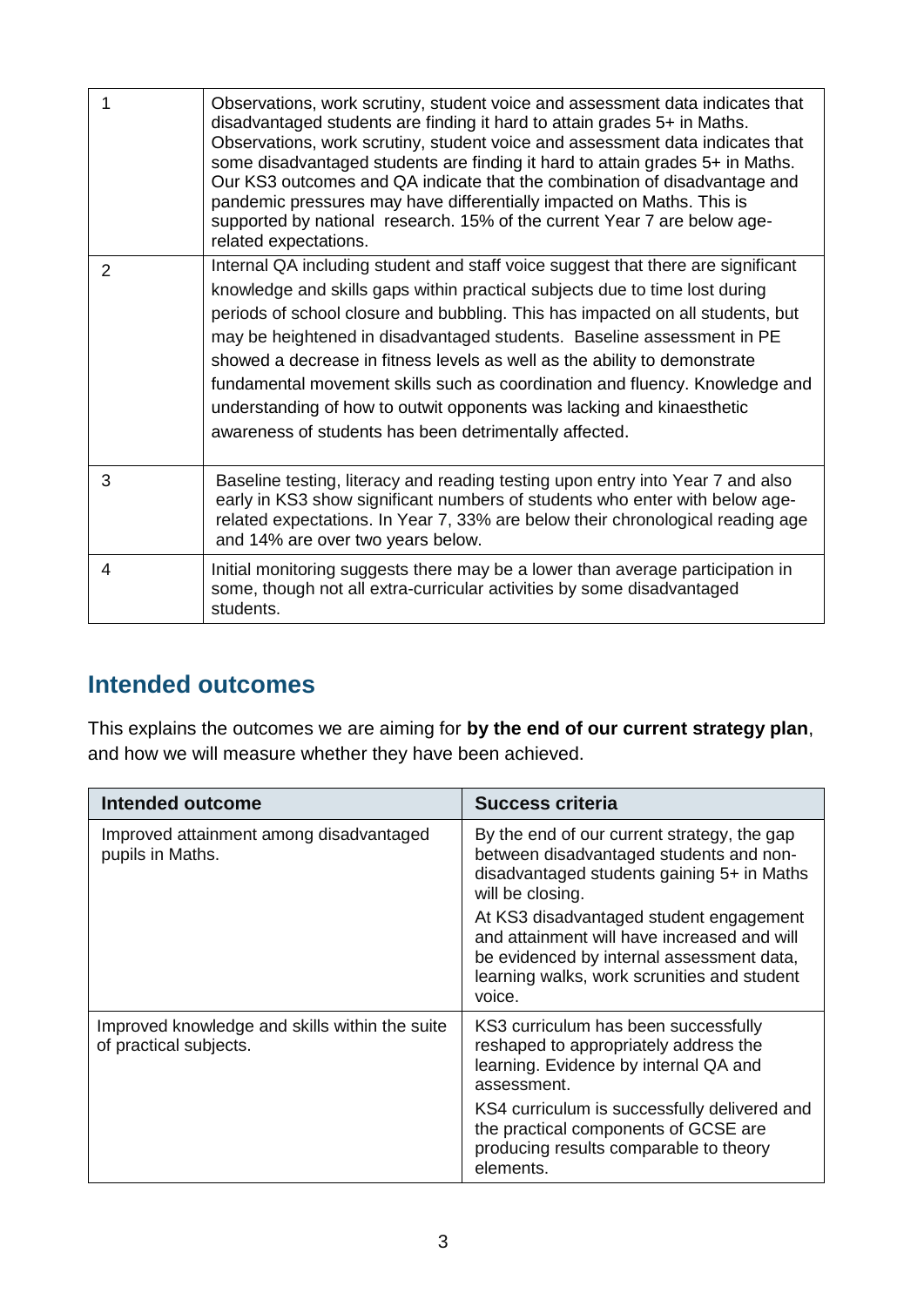| Improved reading comprehension among<br>disadvantaged pupils in KS3.                    | Lucid, Accelerated Reader and baseline<br>tests reflect an improvement in<br>disadvantaged students who enter the<br>school below age-related expectations. |  |
|-----------------------------------------------------------------------------------------|-------------------------------------------------------------------------------------------------------------------------------------------------------------|--|
|                                                                                         | Internal QA reflects better subject literacy<br>across the curriculum.                                                                                      |  |
|                                                                                         | Internal KS3 assessment data reflects<br>reading comprehension has improved<br>across the curriculum.                                                       |  |
| Increased participation in extra-curricular<br>opportunities by disadvantaged students. | More equitable participation across all kinds<br>of activities offered including trips and visits.                                                          |  |
|                                                                                         | Internal QA reflects an increase in cultural<br>capital and preparedness for work.                                                                          |  |

### **Activity in this academic year**

This details how we intend to spend our pupil premium (and recovery premium funding) **this academic year** to address the challenges listed above.

#### **Teaching (for example, CPD, recruitment and retention)**

Budgeted cost: £ 55,000

| <b>Activity</b>                                                                            | Evidence that supports this approach                                                                                                                                                                                                                                                                                                                                                                                                                                                                                                        | <b>Challenge</b><br>number(s)<br>addressed |
|--------------------------------------------------------------------------------------------|---------------------------------------------------------------------------------------------------------------------------------------------------------------------------------------------------------------------------------------------------------------------------------------------------------------------------------------------------------------------------------------------------------------------------------------------------------------------------------------------------------------------------------------------|--------------------------------------------|
| Increased<br>staffing in<br>numeracy<br>interventions<br>both within<br>SEND and<br>Maths. | Teaching in small groups and one-to-one can have a<br>high impact for a moderate cost as evidence by the EEF<br>Teacher's Toolkit<br>https://educationendowmentfoundation.org.uk/education-<br>evidence/teaching-learning-toolkit/one-to-one-tuition<br>https://educationendowmentfoundation.org.uk/education-<br>evidence/teaching-learning-toolkit/small-group-tuition                                                                                                                                                                    | 1                                          |
| Maths Hub and<br>mastery<br>funding<br>required cover<br>for staff to<br>attend.           | The DfE non-statutory KS3 guidance draws on<br>evidence-based approaches<br>https://www.gov.uk/government/publications/teaching-<br>mathematics-at-key-stage-3<br>Development of Maths teaching is vital to include<br>accurate assessment of prior knowledge, teaching<br>problem solving strategies and students' understanding.<br>https://educationendowmentfoundation.org.uk/education-<br>evidence/guidance-reports/maths-ks-2-3<br>Engagement with and delivery of mastery methods in<br>Maths can have a high impact with low cost. | 1                                          |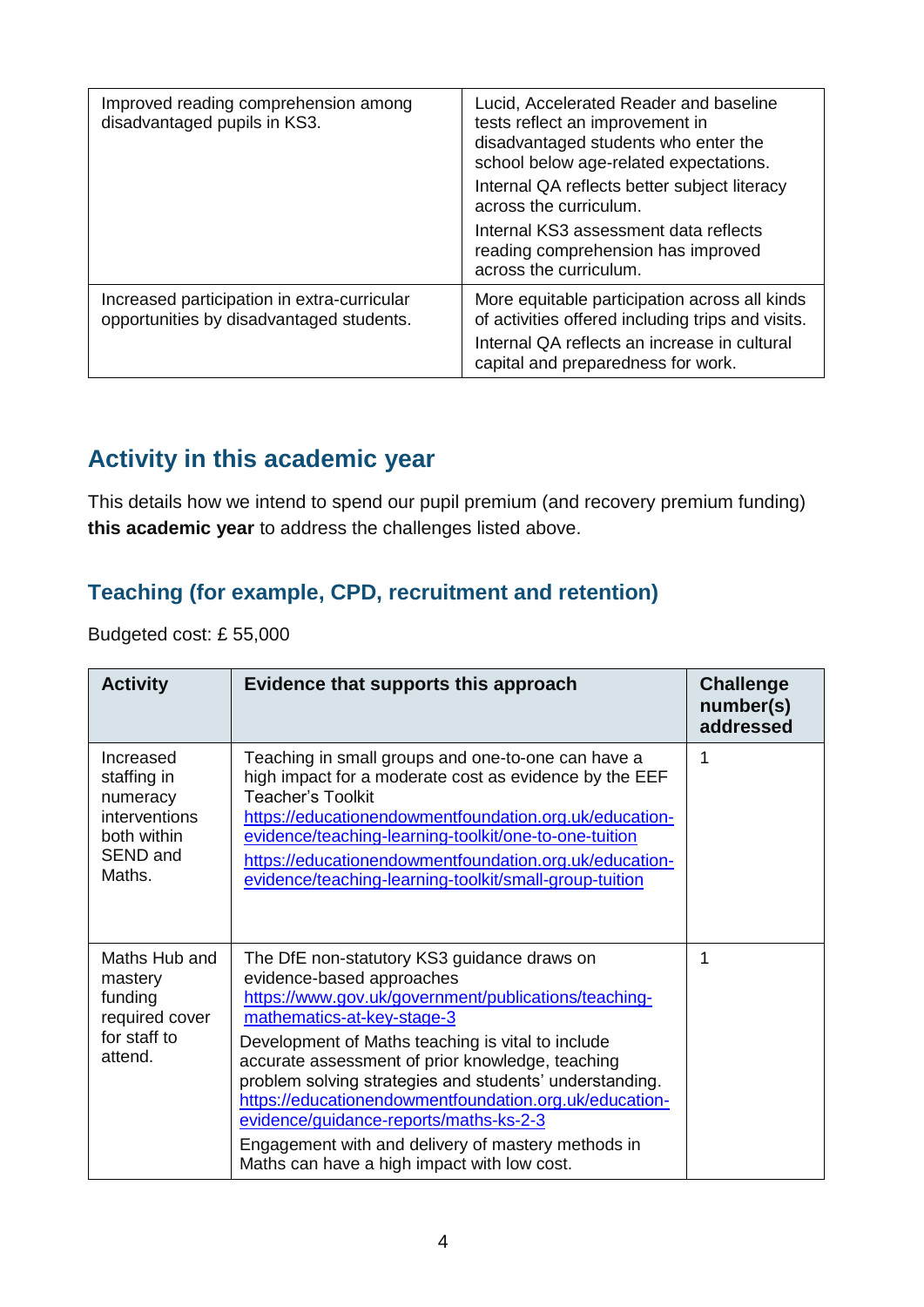| https://educationendowmentfoundation.org.uk/education-<br>evidence/teaching-learning-toolkit/mastery-learning |  |
|---------------------------------------------------------------------------------------------------------------|--|
|                                                                                                               |  |

#### **Targeted academic support (for example, tutoring, one-to-one support structured interventions)**

Budgeted cost: £ *65,000*

| <b>Activity</b>                                                                                                                                                                    | Evidence that supports this approach                                                                                                                                                                                                                                                                                                                                                                                                                                                                                                                                                                                                                                                                                                                                                                                                                   | <b>Challenge</b><br>number(s)<br>addressed |
|------------------------------------------------------------------------------------------------------------------------------------------------------------------------------------|--------------------------------------------------------------------------------------------------------------------------------------------------------------------------------------------------------------------------------------------------------------------------------------------------------------------------------------------------------------------------------------------------------------------------------------------------------------------------------------------------------------------------------------------------------------------------------------------------------------------------------------------------------------------------------------------------------------------------------------------------------------------------------------------------------------------------------------------------------|--------------------------------------------|
| Purchase of a 3<br>year license for<br>Accelerated<br>Reader                                                                                                                       | Improving school-wide subject literacy in line with the<br>EEF guidance is vital.<br>https://educationendowmentfoundation.org.uk/education-<br>evidence/guidance-reports/literacy-ks3-ks4<br>Our literacy intervention s draw on the EEF toolkit for<br>both oral language and comprehension.<br>https://educationendowmentfoundation.org.uk/education-<br>evidence/teaching-learning-toolkit/oral-language-<br>interventions<br>https://educationendowmentfoundation.org.uk/education-<br>evidence/teaching-learning-toolkit/reading-<br>comprehension-strategies<br>Also, adhering to the research of Alex Quigley<br>https://www.theconfidentteacher.com/category/closing-<br>the-reading-gap/<br>and the recommendations of the Oxford Language report<br>https://global.oup.com/education/content/dictionaries/key-<br>issues/word-gap/?region=uk | 3                                          |
| National<br>Tutoring<br>Programme.<br>Engaging with<br>French,<br>Spanish, Maths<br>and Science. A<br>significant<br>proportion of<br>those<br>participating are<br>disadvantaged. | Tuition targeted at specific needs and knowledge gaps<br>can be an effective.<br>https://educationendowmentfoundation.org.uk/education-<br>evidence/teaching-learning-toolkit/one-to-one-tuition<br>And in small groups<br>https://educationendowmentfoundation.org.uk/education-<br>evidence/teaching-learning-toolkit/small-group-tuition                                                                                                                                                                                                                                                                                                                                                                                                                                                                                                            | 1 and $3$                                  |
| School-led<br>tutoring.<br>Engaging with<br>all EBacc<br>subjects. A<br>significant                                                                                                | Tuition targeted at specific needs and knowledge gaps<br>can be an effective.<br>https://educationendowmentfoundation.org.uk/education-<br>evidence/teaching-learning-toolkit/one-to-one-tuition<br>And in small groups                                                                                                                                                                                                                                                                                                                                                                                                                                                                                                                                                                                                                                | 1 and $3$                                  |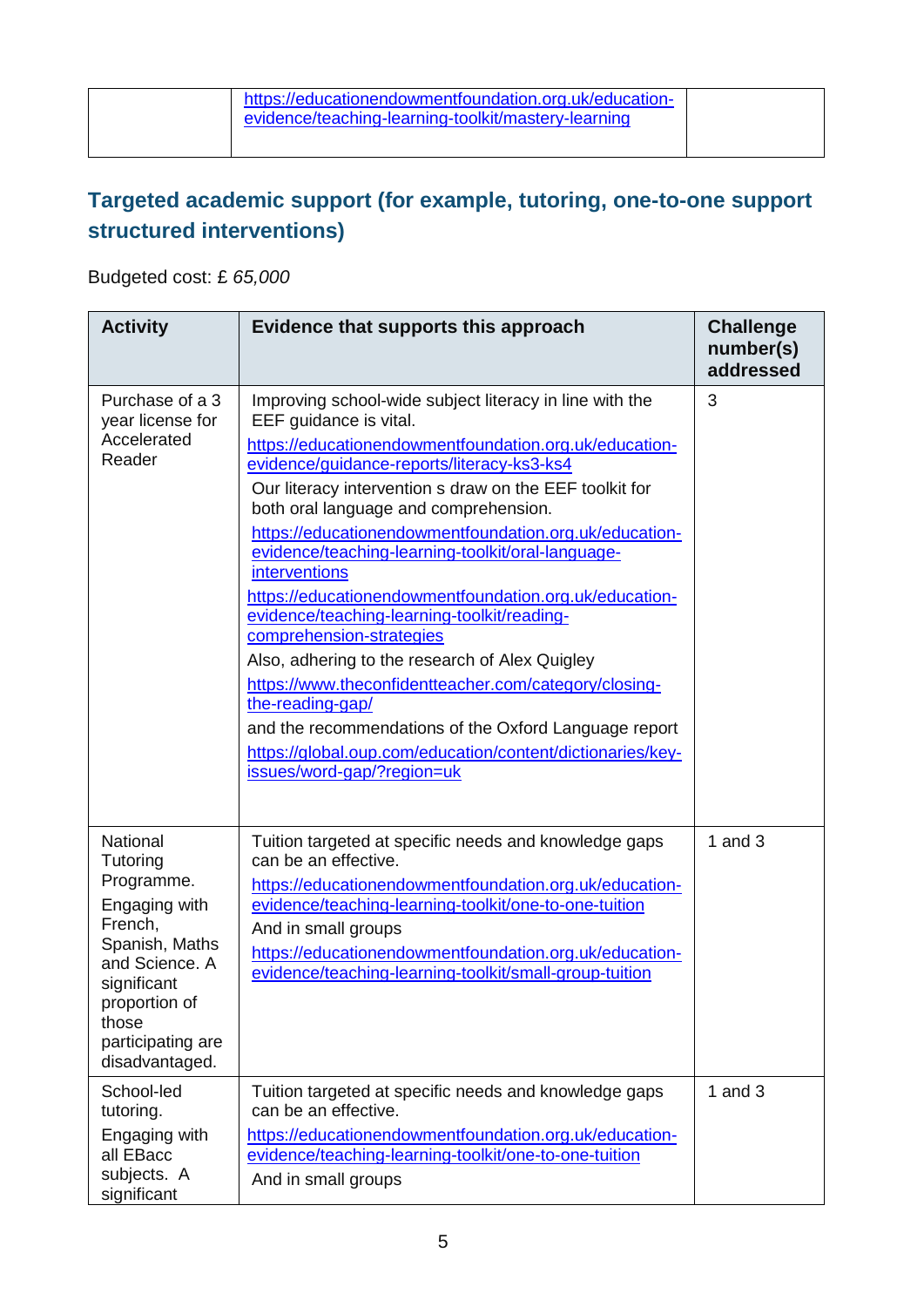| proportion of<br>those<br>participating are<br>disadvantaged                                                                                                                           | https://educationendowmentfoundation.org.uk/education-<br>evidence/teaching-learning-toolkit/small-group-tuition                                                                                                                                                                                                                                                                                                                                                                                                                                                                                                                                                                                          |                |
|----------------------------------------------------------------------------------------------------------------------------------------------------------------------------------------|-----------------------------------------------------------------------------------------------------------------------------------------------------------------------------------------------------------------------------------------------------------------------------------------------------------------------------------------------------------------------------------------------------------------------------------------------------------------------------------------------------------------------------------------------------------------------------------------------------------------------------------------------------------------------------------------------------------|----------------|
| Practical<br>subject-led<br>interventions.<br>Targeted for<br>those students<br>with most need.<br>Also monitored<br>against other<br>programmes to<br>prevent 'over-<br>intervention' | The importance of quantifying lost learning:<br>https://www.gov.uk/government/publications/learning-<br>during-the-pandemic/learning-during-the-pandemic-<br>guantifying-lost-time--2<br>Offering the arts both in the curriculum and providing<br>extra-curricular opportunities can have a moderate<br>impact.<br>https://educationendowmentfoundation.org.uk/education-<br>evidence/teaching-learning-toolkit/arts-participation<br>Working collaboratively at any point in the school day<br>can have a high impact on students' engagement and<br>achievement.<br>https://educationendowmentfoundation.org.uk/education-<br>evidence/teaching-learning-toolkit/collaborative-learning-<br>approaches | $\overline{2}$ |

### **Wider strategies (for example, related to attendance, behaviour, wellbeing)**

Budgeted cost: £ 229,714

| <b>Activity</b>                                                                   | Evidence that supports this approach                                                                                                                                                                                                                                                                                                                                                                                                                                            | <b>Challenge</b><br>number(s)<br>addressed |
|-----------------------------------------------------------------------------------|---------------------------------------------------------------------------------------------------------------------------------------------------------------------------------------------------------------------------------------------------------------------------------------------------------------------------------------------------------------------------------------------------------------------------------------------------------------------------------|--------------------------------------------|
| Continuing<br>contract for an<br>additional<br><b>Behaviour</b><br>Manager        | Our experience as a school as proven this is a valuable<br>strategy.<br>Also behaviour interventions are proven to have a<br>moderate impact.<br>https://educationendowmentfoundation.org.uk/education-<br>evidence/teaching-learning-toolkit/behaviour-<br>interventions                                                                                                                                                                                                       | All                                        |
| Continuing<br>contract for a<br>KS4<br>Academic-<br>focused<br>Learning<br>Mentor | By focusing on targeted students with a specific outcome,<br>our experience has found that a moderate impact can be<br>achieved<br>https://educationendowmentfoundation.org.uk/education-<br>evidence/teaching-learning-toolkit/mentoring<br>This role facilitates stronger relationships with harder to<br>engage parents so a moderate impact is achieved<br>https://educationendowmentfoundation.org.uk/education-<br>evidence/teaching-learning-toolkit/parental-engagement | All                                        |
| One year Fixed<br>term contract<br>for a Pupil                                    | Likewise, aiding the relationship with hard to engage<br>families is vital.                                                                                                                                                                                                                                                                                                                                                                                                     | All                                        |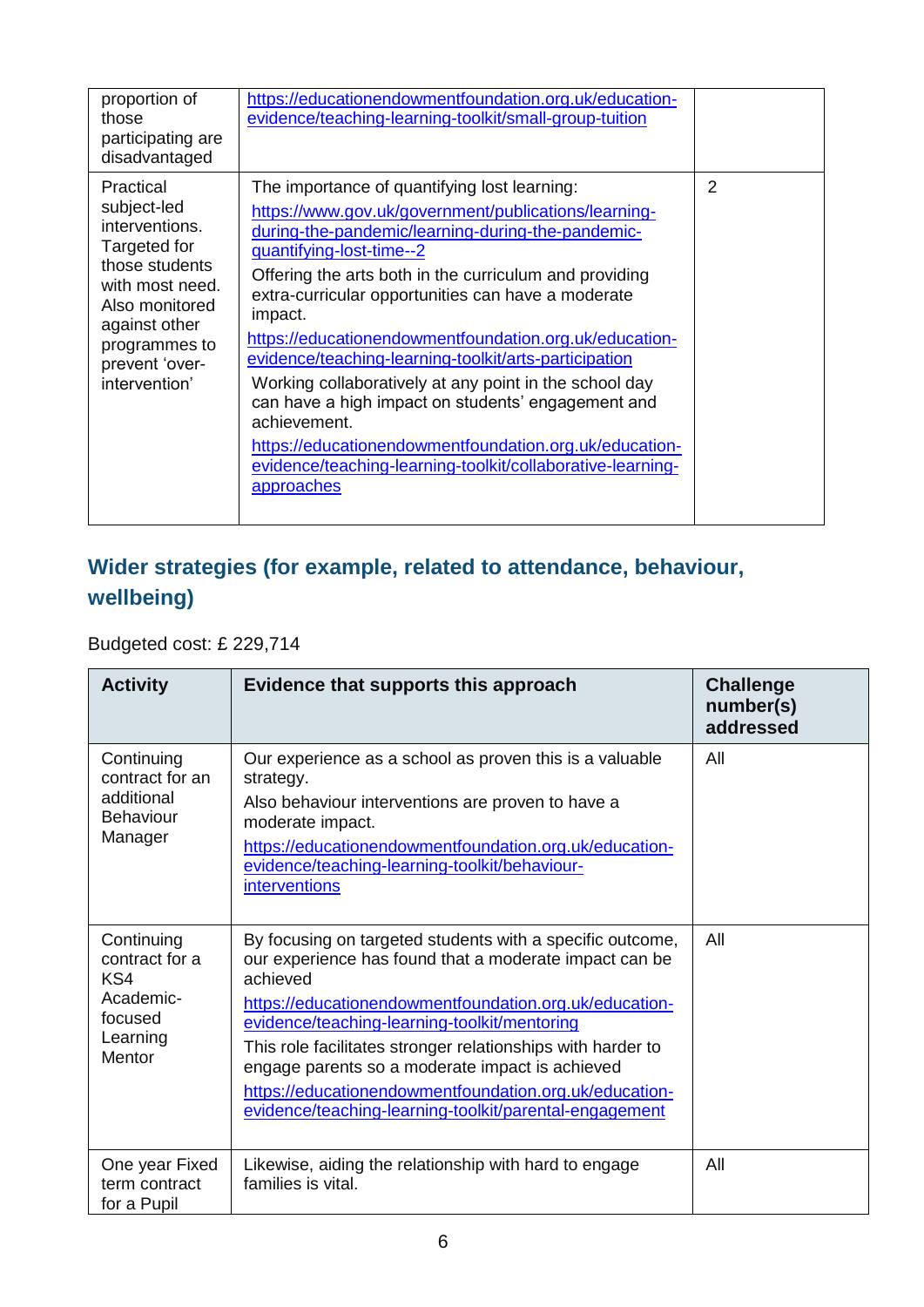| Premium<br>Coordinator.<br>Raising the<br>profile and<br>supporting all<br>staff including<br>the SLT lead. | https://educationendowmentfoundation.org.uk/education-<br>evidence/teaching-learning-toolkit/parental-engagement<br>It forms part of our leadership implementation plan after<br>careful defining of the issues we wanted to address.<br>https://educationendowmentfoundation.org.uk/public/files/<br>Publications/Implementation/EEF Implementation Guida<br>nce_Report_2019.pdf                                                                                                                                                                                                                                                                                                                                                     |     |
|-------------------------------------------------------------------------------------------------------------|---------------------------------------------------------------------------------------------------------------------------------------------------------------------------------------------------------------------------------------------------------------------------------------------------------------------------------------------------------------------------------------------------------------------------------------------------------------------------------------------------------------------------------------------------------------------------------------------------------------------------------------------------------------------------------------------------------------------------------------|-----|
| Contingency<br>fund for acute<br>issues.                                                                    | Based on our experiences and those of schools similar to<br>ours from the EEF Family, we have identified a need to set<br>an amount aside to respond quickly to needs that have not<br>yet been identified. The arrival of the Omicron variant<br>means that the impact is as yet unpredictable and we may<br>need to address the loss of cultural capital opportunities if<br>severe contingency measures need to be introduced that<br>restrict access to enrichment opportunities for a long<br>period. In addition, if the government or regional health<br>officials have to reintroduce temporary offsite learning it is<br>essential that the provision we put in place mitigates the<br>impact of this for the disadvantaged. | All |

# **Total budgeted cost: £** 349,714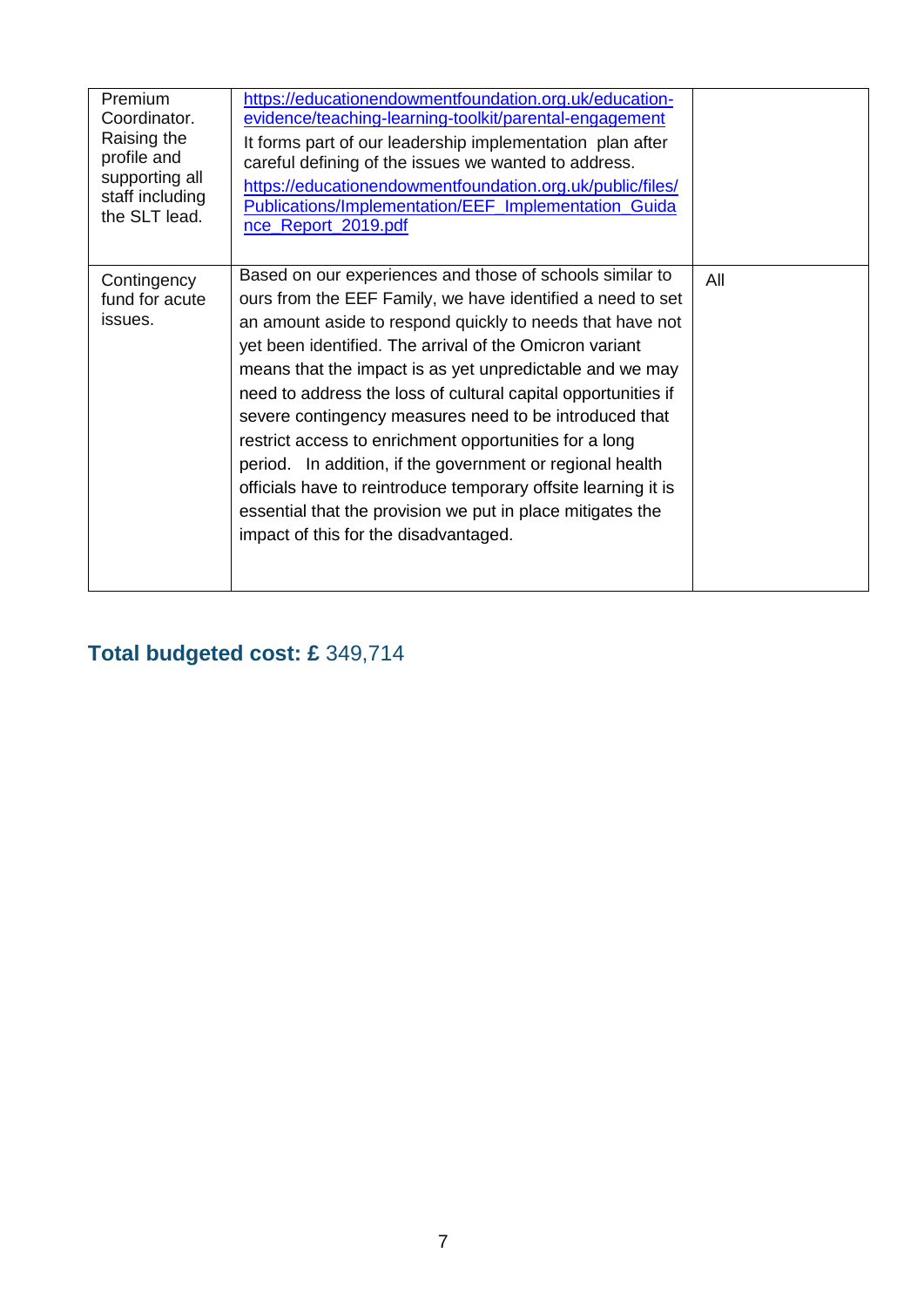## **Part B: Review of outcomes in the previous academic year**

#### **Pupil premium strategy outcomes**

This details the impact that our pupil premium activity had on pupils in the 2020 to 2021 academic year.

Our internal assessments during 2020/21 showed that disadvantaged students gained progress of -0.01 which is a pleasing shift in the right direction. Maths attainment for disadvantaged students remains an area for further development despite some closing of the gap.

Our previously identified barriers to educational achievement are being well addressed, but immediate focus had to shift to wellbeing and access to the remote curriculum. For many disadvantaged students as this proved the biggest obstacle. Pupil Premium attendance at remote lessons was very good and having real time lessons with equipment was highly effective. This significantly reduced the risk of lost learning.

Further improve school to parent/carer communication was addressed in terms of parents' evening attendance, access to funding and attendance. However, we continue to work on access to trips, visits and extra-curricular opportunities. Therefore, our monitoring of participation become more granular this academic year and we take that forward into this year's strategy.

There has been a development in the quality of differentiation as evidenced in internal QA, a change in the way that inclusion training isdelivered as well as a greater embedding of the school's Alive Curriculum. This will be continued to ensure that lower ability and SEND Pupil Premium students achieve well in 2021/2.

Numeracy intervention were increased both through the National Tutoring Programme and moving into this year, additional staffing.

#### **Externally provided programmes NA**

*Please include the names of any non-DfE programmes that you purchased in the previous academic year. This will help the Department for Education identify which ones are popular in England*

| Programme | <b>Provider</b> |
|-----------|-----------------|
|           |                 |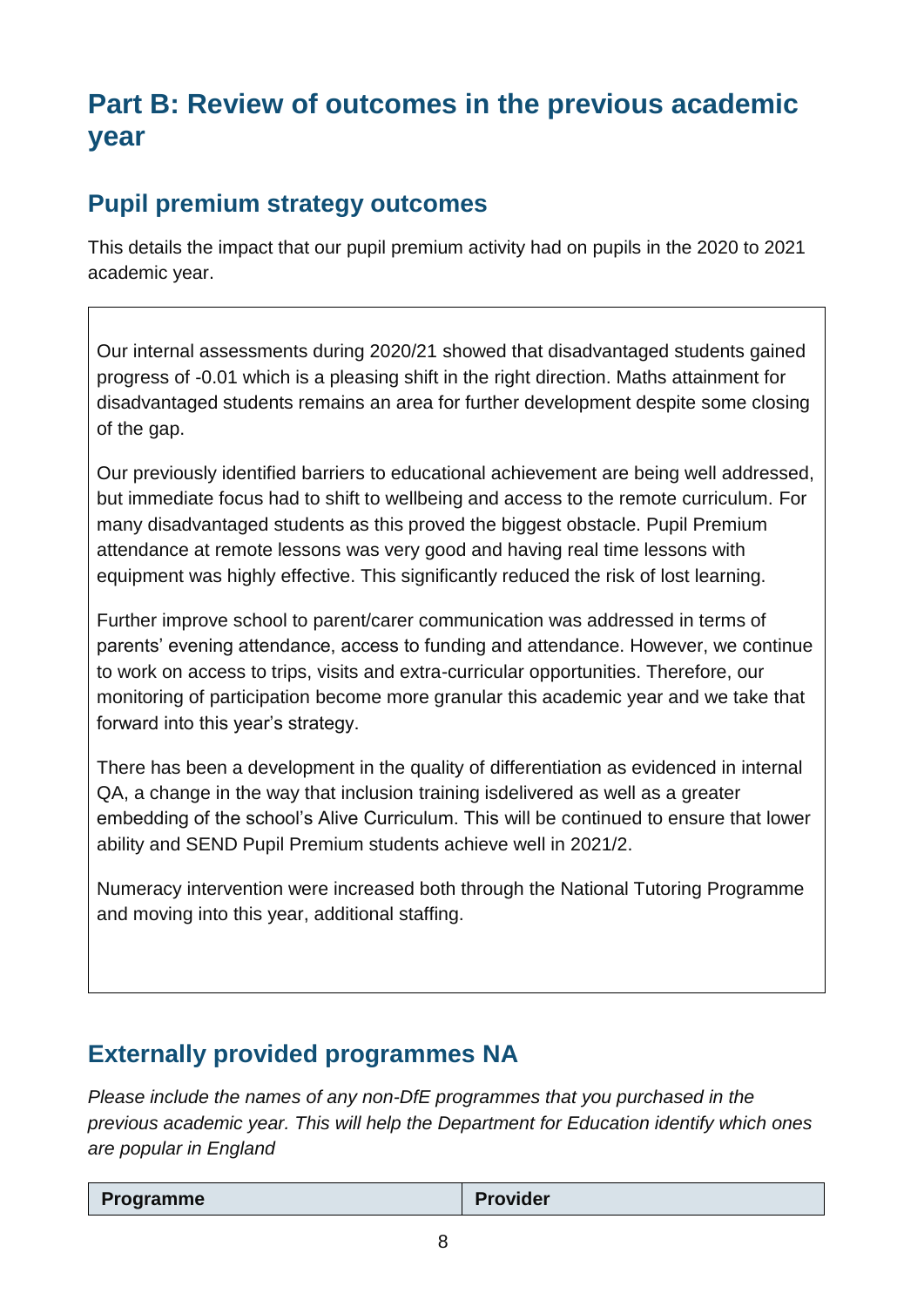### **Service pupil premium funding (optional) NA**

*For schools that receive this funding, you may wish to provide the following information:* 

| <b>Measure</b>                                                                    | <b>Details</b> |
|-----------------------------------------------------------------------------------|----------------|
| How did you spend your service pupil<br>premium allocation last academic year?    |                |
| What was the impact of that spending on<br>service pupil premium eligible pupils? |                |